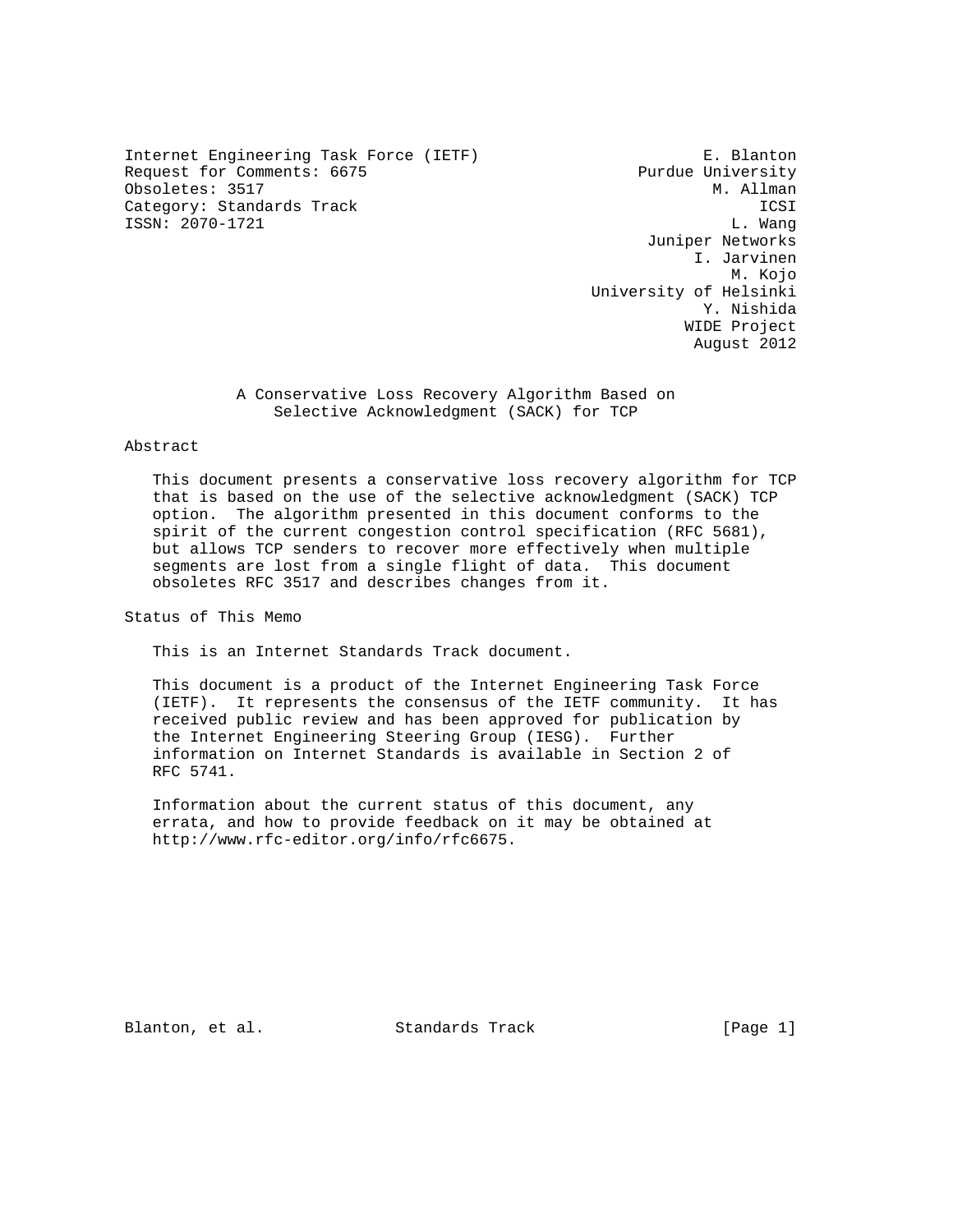## Copyright Notice

 Copyright (c) 2012 IETF Trust and the persons identified as the document authors. All rights reserved.

 This document is subject to BCP 78 and the IETF Trust's Legal Provisions Relating to IETF Documents (http://trustee.ietf.org/license-info) in effect on the date of publication of this document. Please review these documents carefully, as they describe your rights and restrictions with respect to this document. Code Components extracted from this document must include Simplified BSD License text as described in Section 4.e of the Trust Legal Provisions and are provided without warranty as described in the Simplified BSD License.

### 1. Introduction

 This document presents a conservative loss recovery algorithm for TCP that is based on the use of the selective acknowledgment (SACK) TCP option. While the TCP SACK option [RFC2018] is being steadily deployed in the Internet [All00], there is evidence that hosts are not using the SACK information when making retransmission and congestion control decisions [PF01]. The goal of this document is to outline one straightforward method for TCP implementations to use SACK information to increase performance.

 [RFC5681] allows advanced loss recovery algorithms to be used by TCP [RFC793] provided that they follow the spirit of TCP's congestion control algorithms [RFC5681] [RFC2914]. [RFC6582] outlines one such advanced recovery algorithm called NewReno. This document outlines a loss recovery algorithm that uses the SACK TCP option [RFC2018] to enhance TCP's loss recovery. The algorithm outlined in this document, heavily based on the algorithm detailed in [FF96], is a conservative replacement of the fast recovery algorithm [Jac90] [RFC5681]. The algorithm specified in this document is a straightforward SACK-based loss recovery strategy that follows the guidelines set in [RFC5681] and can safely be used in TCP implementations. Alternate SACK-based loss recovery methods can be used in TCP as implementers see fit (as long as the alternate algorithms follow the guidelines provided in [RFC5681]). Please note, however, that the SACK-based decisions in this document (such as what segments are to be sent at what time) are largely decoupled from the congestion control algorithms, and as such can be treated as separate issues if so desired.

 This document represents a revision of [RFC3517] to address several situations that are not handled explicitly in that document. A

Blanton, et al. Standards Track [Page 2]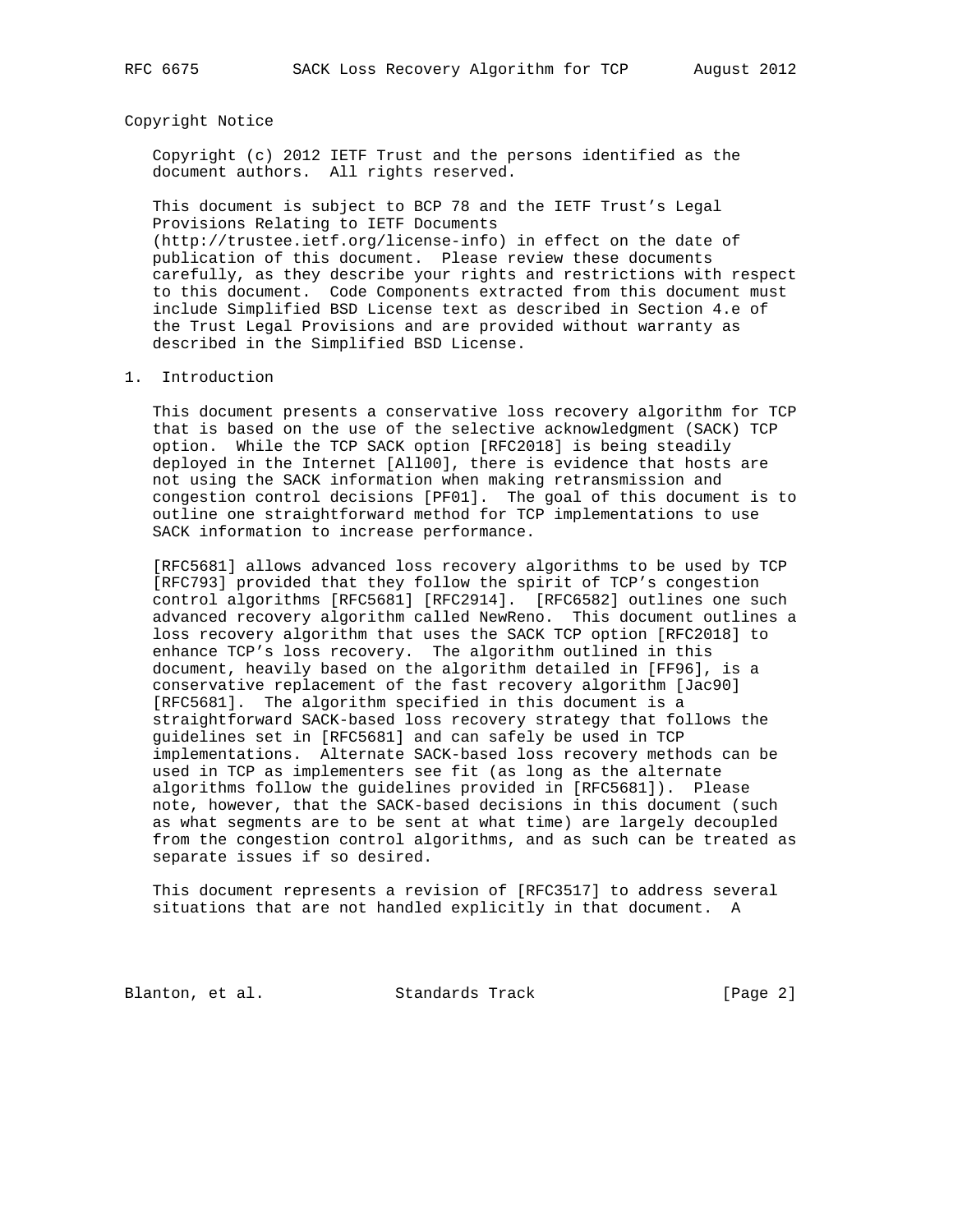summary of the changes between this document and [RFC3517] can be found in Section 9.

2. Definitions

 The key words "MUST", "MUST NOT", "REQUIRED", "SHALL", "SHALL NOT", "SHOULD", "SHOULD NOT", "RECOMMENDED", "MAY", and "OPTIONAL" in this document are to be interpreted as described in BCP 14, RFC 2119 [RFC2119].

 The reader is expected to be familiar with the definitions given in [RFC5681].

 The reader is assumed to be familiar with selective acknowledgments as specified in [RFC2018].

 For the purposes of explaining the SACK-based loss recovery algorithm, we define six variables that a TCP sender stores:

 "HighACK" is the sequence number of the highest byte of data that has been cumulatively ACKed at a given point.

 "HighData" is the highest sequence number transmitted at a given point.

 "HighRxt" is the highest sequence number which has been retransmitted during the current loss recovery phase.

 "RescueRxt" is the highest sequence number which has been optimistically retransmitted to prevent stalling of the ACK clock when there is loss at the end of the window and no new data is available for transmission.

 "Pipe" is a sender's estimate of the number of bytes outstanding in the network. This is used during recovery for limiting the sender's sending rate. The pipe variable allows TCP to use fundamentally different congestion control than the algorithm specified in [RFC5681]. The congestion control algorithm using the pipe estimate is often referred to as the "pipe algorithm".

 "DupAcks" is the number of duplicate acknowledgments received since the last cumulative acknowledgment.

 For the purposes of this specification, we define a "duplicate acknowledgment" as a segment that arrives carrying a SACK block that identifies previously unacknowledged and un-SACKed octets between HighACK and HighData. Note that an ACK which carries new SACK data is counted as a duplicate acknowledgment under this definition even

Blanton, et al. Standards Track [Page 3]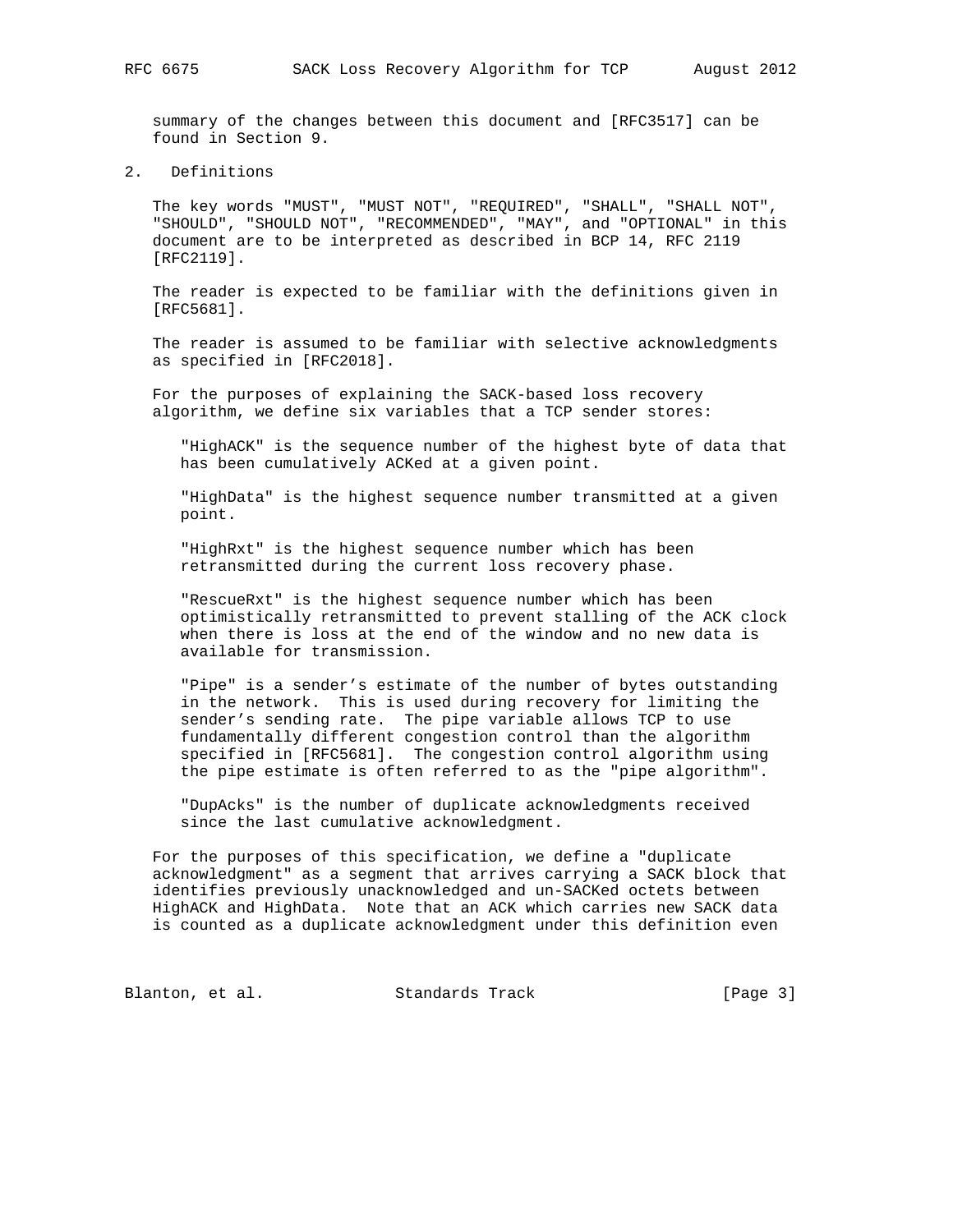if it carries new data, changes the advertised window, or moves the cumulative acknowledgment point, which is different from the definition of duplicate acknowledgment in [RFC5681].

 We define a variable "DupThresh" that holds the number of duplicate acknowledgments required to trigger a retransmission. Per [RFC5681], this threshold is defined to be 3 duplicate acknowledgments. However, implementers should consult any updates to [RFC5681] to determine the current value for DupThresh (or method for determining its value).

 Finally, a range of sequence numbers [A,B] is said to "cover" sequence number S if A <= S <= B.

3. Keeping Track of SACK Information

 For a TCP sender to implement the algorithm defined in the next section, it must keep a data structure to store incoming selective acknowledgment information on a per connection basis. Such a data structure is commonly called the "scoreboard". The specifics of the scoreboard data structure are out of scope for this document (as long as the implementation can perform all functions required by this specification).

 Note that this document refers to keeping account of (marking) individual octets of data transferred across a TCP connection. A real-world implementation of the scoreboard would likely prefer to manage this data as sequence number ranges. The algorithms presented here allow this, but require the ability to mark arbitrary sequence number ranges as having been selectively acknowledged.

 Finally, note that the algorithm in this document assumes a sender that is not keeping track of segment boundaries after transmitting a segment. It is possible that there is a more refined and precise algorithm available to a sender that keeps this extra state than the algorithm presented herein; however, we leave this as future work.

4. Processing and Acting Upon SACK Information

 This section describes a specific structure and control flow for implementing the TCP behavior described by this standard. The behavior is what is standardized, and this particular collection of functions is the strongly recommended means of implementing that behavior, though other approaches to achieving that behavior are feasible.

 The definition of Sender Maximum Segment Size (SMSS) used in this section is provided in [RFC5681].

Blanton, et al. Standards Track [Page 4]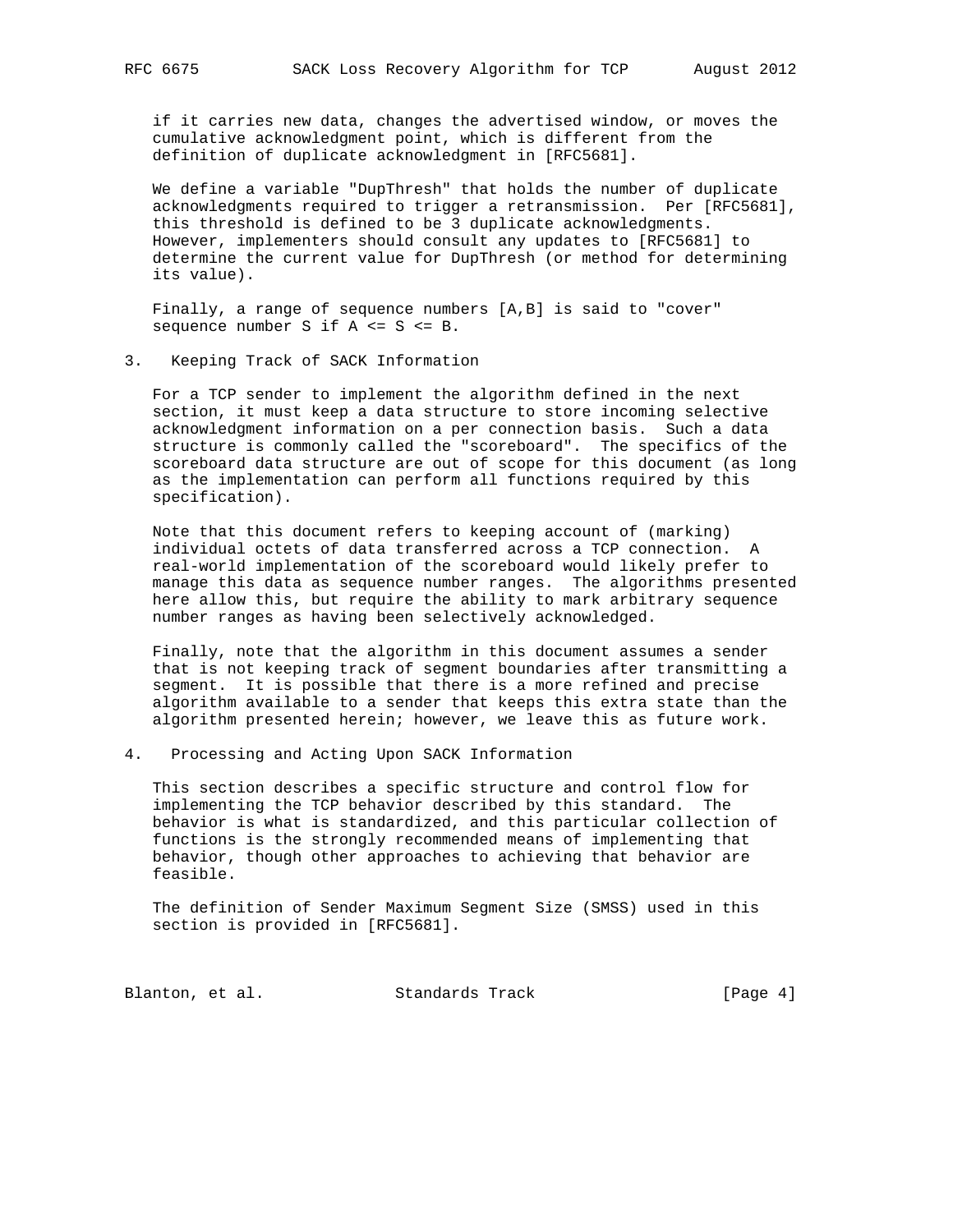For the purposes of the algorithm defined in this document, the scoreboard SHOULD implement the following functions:

Update ():

 Given the information provided in an ACK, each octet that is cumulatively ACKed or SACKed should be marked accordingly in the scoreboard data structure, and the total number of octets SACKed should be recorded.

 Note: SACK information is advisory and therefore SACKed data MUST NOT be removed from the TCP's retransmission buffer until the data is cumulatively acknowledged [RFC2018].

IsLost (SeqNum):

 This routine returns whether the given sequence number is considered to be lost. The routine returns true when either DupThresh discontiguous SACKed sequences have arrived above 'SeqNum' or more than (DupThresh - 1)  $*$  SMSS bytes with sequence numbers greater than 'SeqNum' have been SACKed. Otherwise, the routine returns false.

SetPipe ():

 This routine traverses the sequence space from HighACK to HighData and MUST set the "pipe" variable to an estimate of the number of octets that are currently in transit between the TCP sender and the TCP receiver. After initializing pipe to zero, the following steps are taken for each octet 'S1' in the sequence space between HighACK and HighData that has not been SACKed:

(a) If IsLost (S1) returns false:

Pipe is incremented by 1 octet.

 The effect of this condition is that pipe is incremented for packets that have not been SACKed and have not been determined to have been lost (i.e., those segments that are still assumed to be in the network).

(b) If S1 <= HighRxt:

Pipe is incremented by 1 octet.

 The effect of this condition is that pipe is incremented for the retransmission of the octet.

Blanton, et al. Standards Track [Page 5]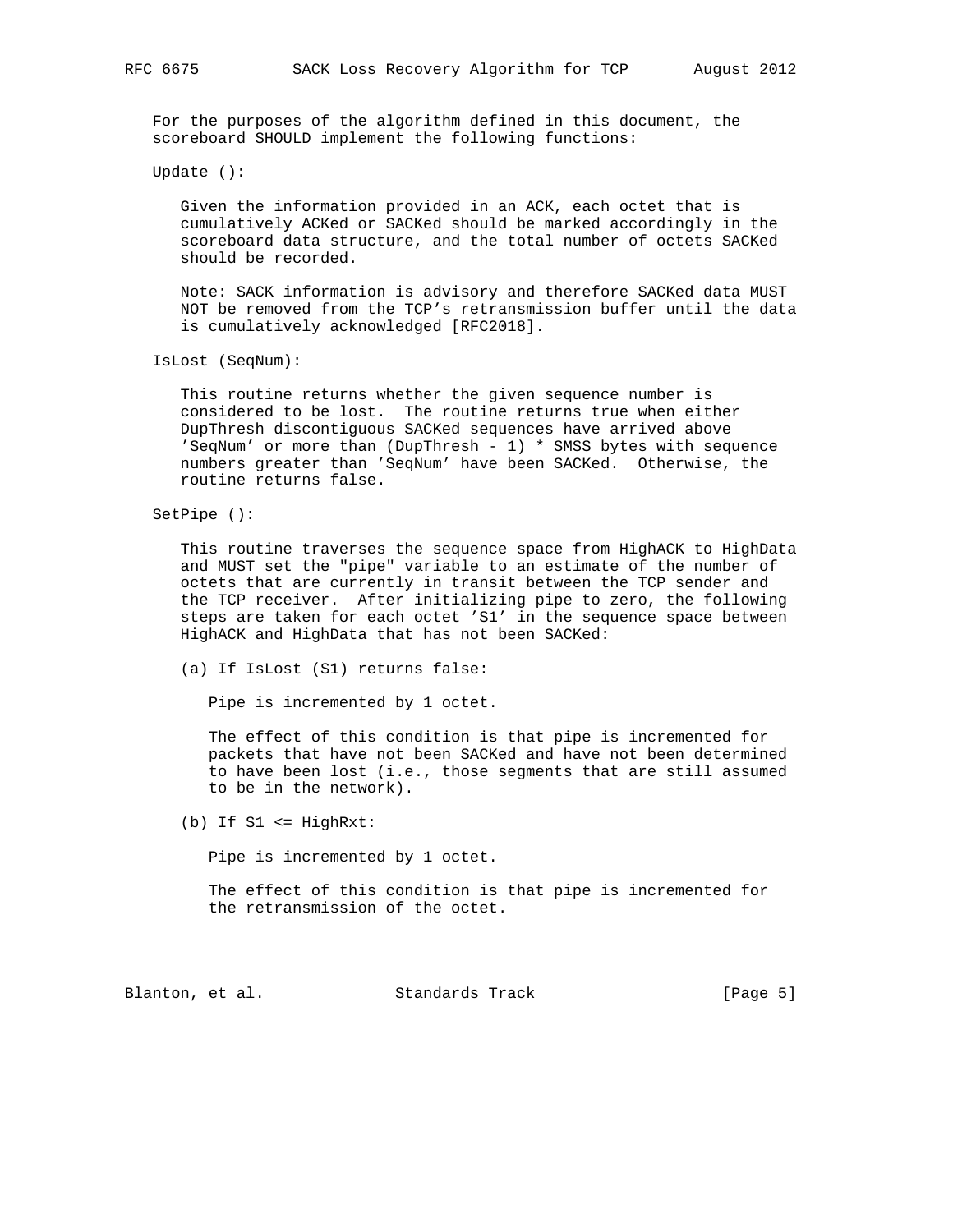Note that octets retransmitted without being considered lost are counted twice by the above mechanism.

NextSeg ():

 This routine uses the scoreboard data structure maintained by the Update() function to determine what to transmit based on the SACK information that has arrived from the data receiver (and hence been marked in the scoreboard). NextSeg () MUST return the sequence number range of the next segment that is to be transmitted, per the following rules:

 (1) If there exists a smallest unSACKed sequence number 'S2' that meets the following three criteria for determining loss, the sequence range of one segment of up to SMSS octets starting with S2 MUST be returned.

(1.a) S2 is greater than HighRxt.

- (1.b) S2 is less than the highest octet covered by any received SACK.
- (1.c) IsLost (S2) returns true.
- (2) If no sequence number 'S2' per rule (1) exists but there exists available unsent data and the receiver's advertised window allows, the sequence range of one segment of up to SMSS octets of previously unsent data starting with sequence number HighData+1 MUST be returned.
- (3) If the conditions for rules (1) and (2) fail, but there exists an unSACKed sequence number 'S3' that meets the criteria for detecting loss given in steps (1.a) and (1.b) above (specifically excluding step (1.c)), then one segment of up to SMSS octets starting with S3 SHOULD be returned.
- (4) If the conditions for (1), (2), and (3) fail, but there exists outstanding unSACKed data, we provide the opportunity for a single "rescue" retransmission per entry into loss recovery. If HighACK is greater than RescueRxt (or RescueRxt is undefined), then one segment of up to SMSS octets that MUST include the highest outstanding unSACKed sequence number SHOULD be returned, and RescueRxt set to RecoveryPoint. HighRxt MUST NOT be updated.

 Note that rules (3) and (4) are a sort of retransmission "last resort". They allow for retransmission of sequence numbers even when the sender has less certainty a segment has been

Blanton, et al. Standards Track [Page 6]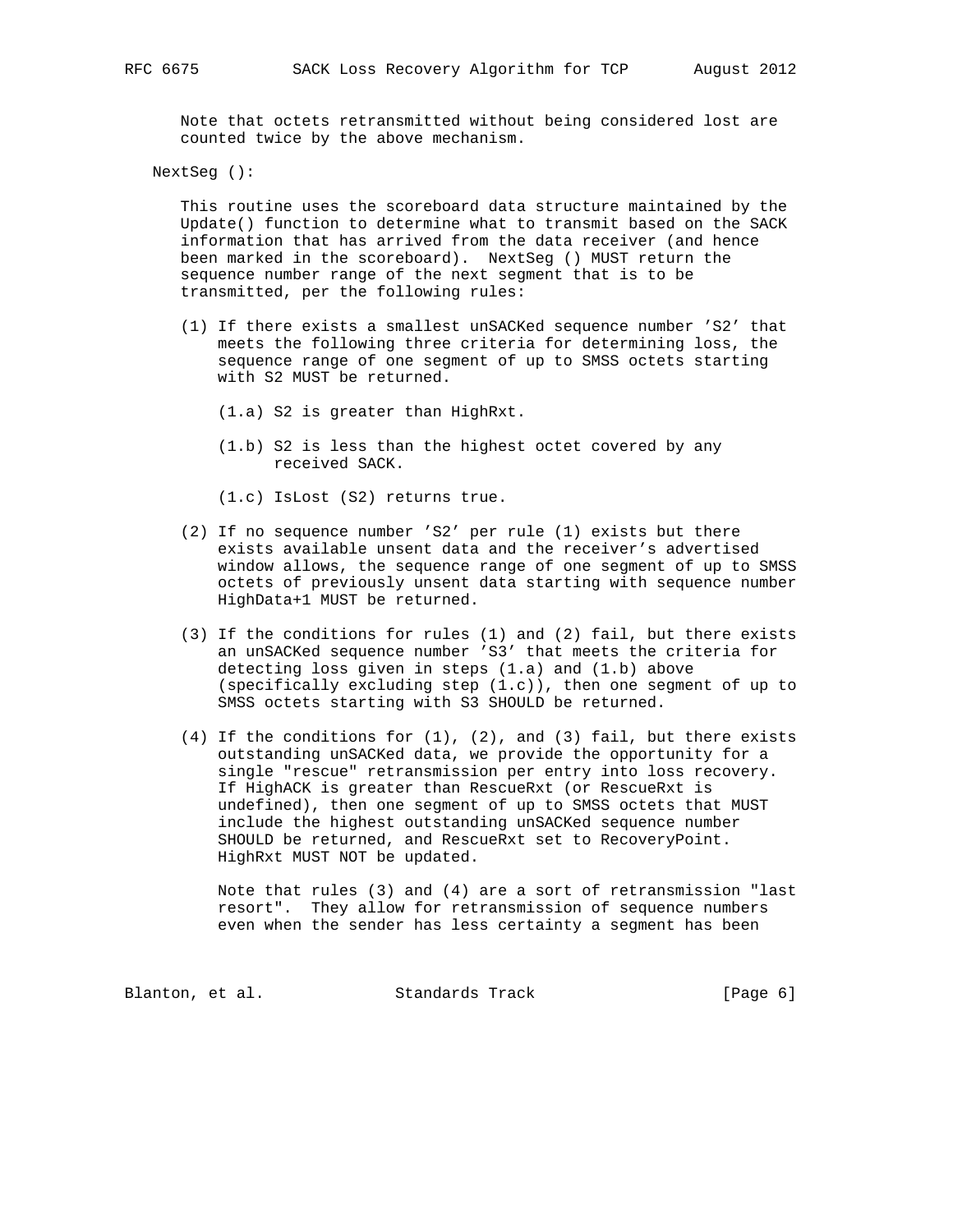lost than as with rule (1). Retransmitting segments via rule (3) and (4) will help sustain the TCP's ACK clock and therefore can potentially help avoid retransmission timeouts. However, in sending these segments, the sender has two copies of the same data considered to be in the network (and also in the pipe estimate, in the case of (3)). When an ACK or SACK arrives covering this retransmitted segment, the sender cannot be sure exactly how much data left the network (one of the two transmissions of the packet or both transmissions of the packet). Therefore, the sender may underestimate pipe by considering both segments to have left the network when it is possible that only one of the two has.

(5) If the conditions for each of  $(1)$ ,  $(2)$ ,  $(3)$ , and  $(4)$  are not met, then NextSeg () MUST indicate failure, and no segment is returned.

 Note: The SACK-based loss recovery algorithm outlined in this document requires more computational resources than previous TCP loss recovery strategies. However, we believe the scoreboard data structure can be implemented in a reasonably efficient manner (both in terms of computation complexity and memory usage) in most TCP implementations.

5. Algorithm Details

 Upon the receipt of any ACK containing SACK information, the scoreboard MUST be updated via the Update () routine.

 If the incoming ACK is a cumulative acknowledgment, the TCP MUST reset DupAcks to zero.

 If the incoming ACK is a duplicate acknowledgment per the definition in Section 2 (regardless of its status as a cumulative acknowledgment), and the TCP is not currently in loss recovery, the TCP MUST increase DupAcks by one and take the following steps:

(1) If DupAcks >= DupThresh, go to step (4).

 Note: This check covers the case when a TCP receives SACK information for multiple segments smaller than SMSS, which can potentially prevent IsLost() (next step) from declaring a segment as lost.

 (2) If DupAcks < DupThresh but IsLost (HighACK + 1) returns true - indicating at least three segments have arrived above the current cumulative acknowledgment point, which is taken to indicate loss  $--$  go to step  $(4)$ .

Blanton, et al. Standards Track [Page 7]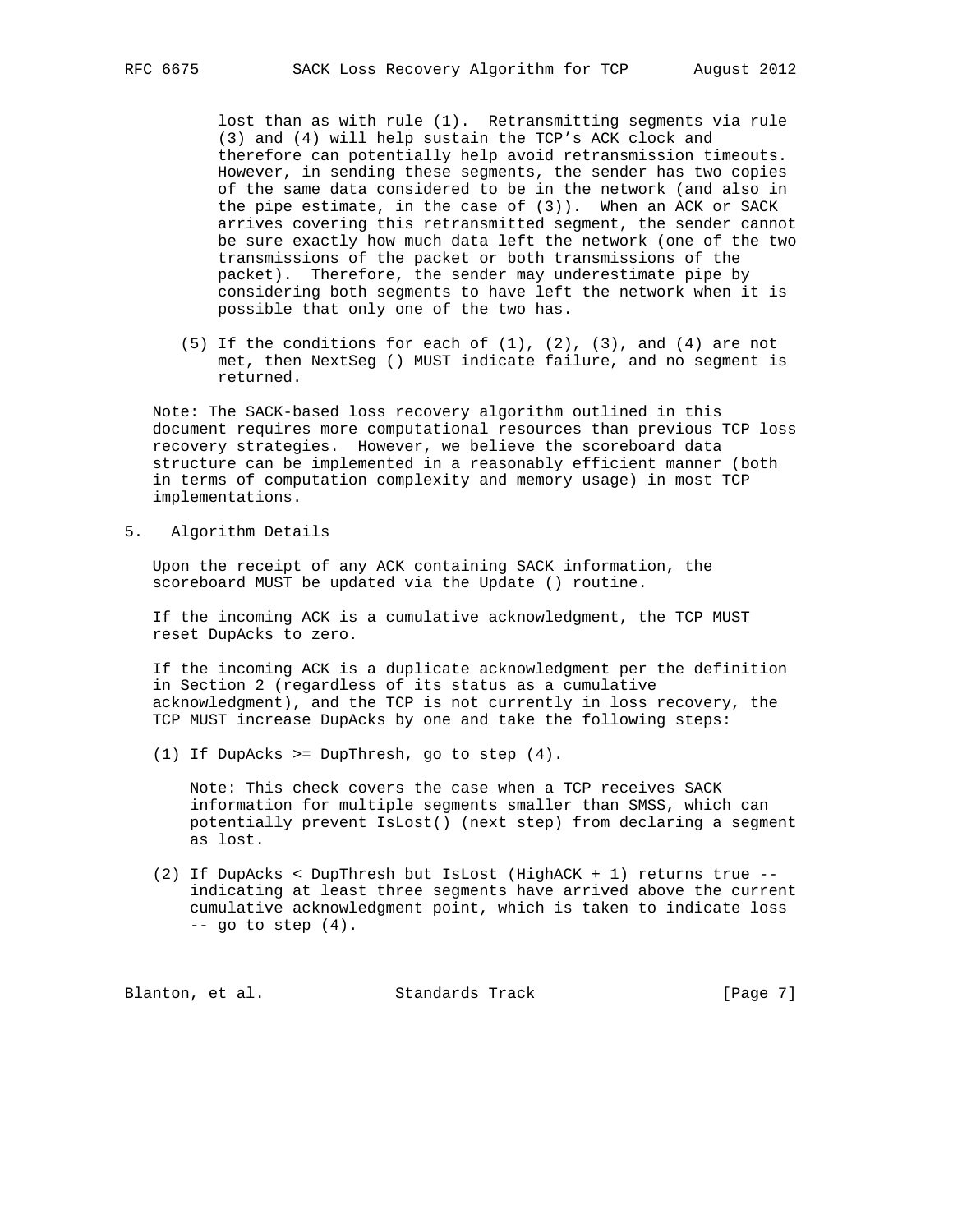- (3) The TCP MAY transmit previously unsent data segments as per Limited Transmit [RFC5681], except that the number of octets which may be sent is governed by pipe and cwnd as follows:
	- (3.1) Set HighRxt to HighACK.
	- (3.2) Run SetPipe ().
	- (3.3) If (cwnd pipe) >= 1 SMSS, there exists previously unsent data, and the receiver's advertised window allows, transmit up to 1 SMSS of data starting with the octet HighData+1 and update HighData to reflect this transmission, then return to (3.2).
	- (3.4) Terminate processing of this ACK.
- (4) Invoke fast retransmit and enter loss recovery as follows:
	- (4.1) RecoveryPoint = HighData

 When the TCP sender receives a cumulative ACK for this data octet, the loss recovery phase is terminated.

 $(4.2)$  ssthresh = cwnd =  $(FlightSize / 2)$ 

 The congestion window (cwnd) and slow start threshold (ssthresh) are reduced to half of FlightSize per [RFC5681]. Additionally, note that [RFC5681] requires that any segments sent as part of the Limited Transmit mechanism not be counted in FlightSize for the purpose of the above equation.

- (4.3) Retransmit the first data segment presumed dropped -- the segment starting with sequence number HighACK + 1. To prevent repeated retransmission of the same data or a premature rescue retransmission, set both HighRxt and RescueRxt to the highest sequence number in the retransmitted segment.
- (4.4) Run SetPipe ()

 Set a "pipe" variable to the number of outstanding octets currently "in the pipe"; this is the data which has been sent by the TCP sender but for which no cumulative or selective acknowledgment has been received and the data has not been determined to have been dropped in the network. It is assumed that the data is still traversing the network path.

Blanton, et al. Standards Track [Page 8]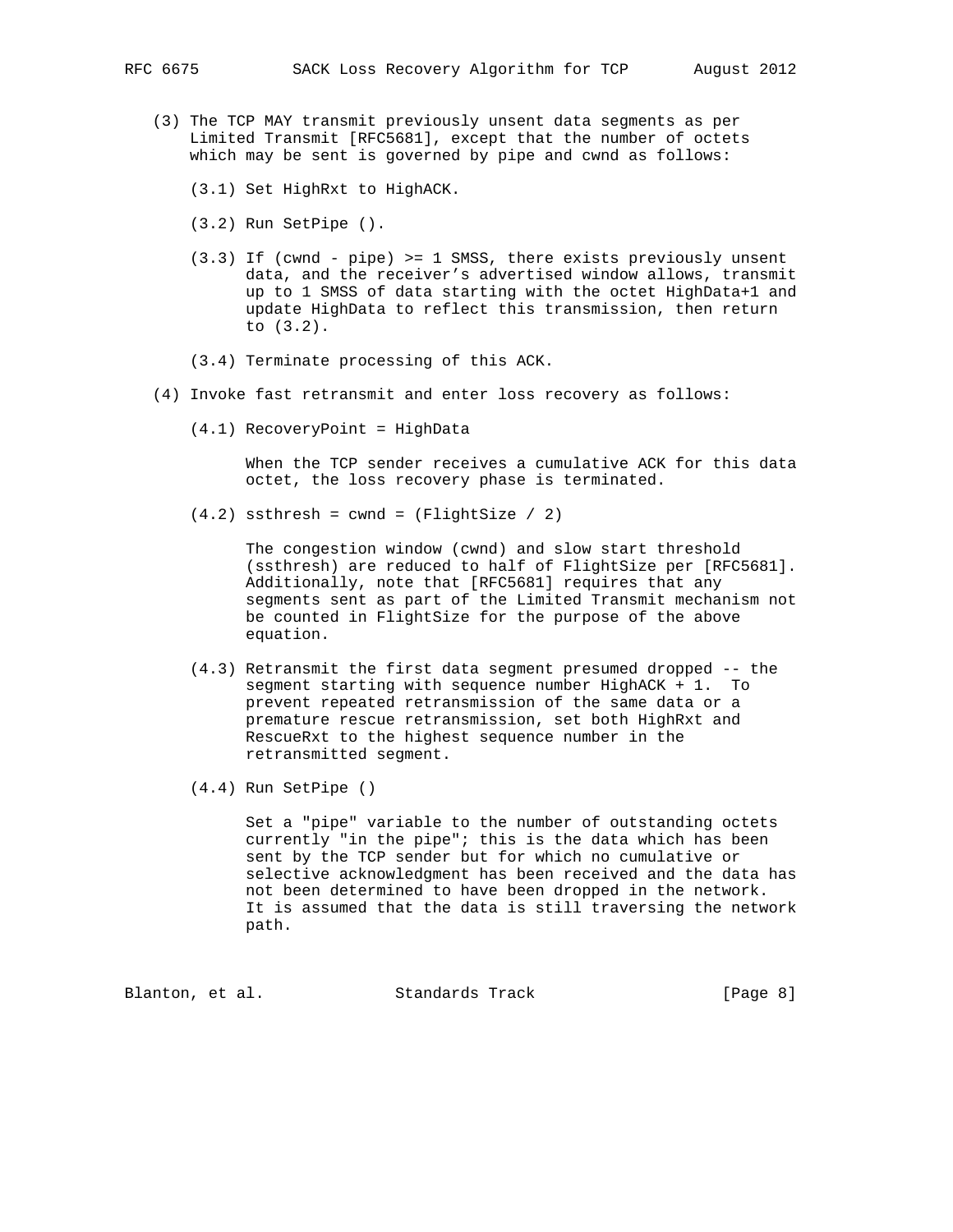(4.5) In order to take advantage of potential additional available cwnd, proceed to step (C) below.

 Once a TCP is in the loss recovery phase, the following procedure MUST be used for each arriving ACK:

- (A) An incoming cumulative ACK for a sequence number greater than RecoveryPoint signals the end of loss recovery, and the loss recovery phase MUST be terminated. Any information contained in the scoreboard for sequence numbers greater than the new value of HighACK SHOULD NOT be cleared when leaving the loss recovery phase.
- (B) Upon receipt of an ACK that does not cover RecoveryPoint, the following actions MUST be taken:
	- (B.1) Use Update () to record the new SACK information conveyed by the incoming ACK.
	- (B.2) Use SetPipe () to re-calculate the number of octets still in the network.
- (C) If cwnd pipe >= 1 SMSS, the sender SHOULD transmit one or more segments as follows:
	- (C.1) The scoreboard MUST be queried via NextSeg () for the sequence number range of the next segment to transmit (if any), and the given segment sent. If NextSeg () returns failure (no data to send), return without sending anything  $(i.e.,$  terminate steps  $C.1$  --  $C.5$ ).
	- (C.2) If any of the data octets sent in (C.1) are below HighData, HighRxt MUST be set to the highest sequence number of the retransmitted segment unless NextSeg () rule (4) was invoked for this retransmission.
	- (C.3) If any of the data octets sent in (C.1) are above HighData, HighData must be updated to reflect the transmission of previously unsent data.
	- (C.4) The estimate of the amount of data outstanding in the network must be updated by incrementing pipe by the number of octets transmitted in (C.1).

 $(C.5)$  If cwnd - pipe >= 1 SMSS, return to  $(C.1)$ 

Blanton, et al. Standards Track [Page 9]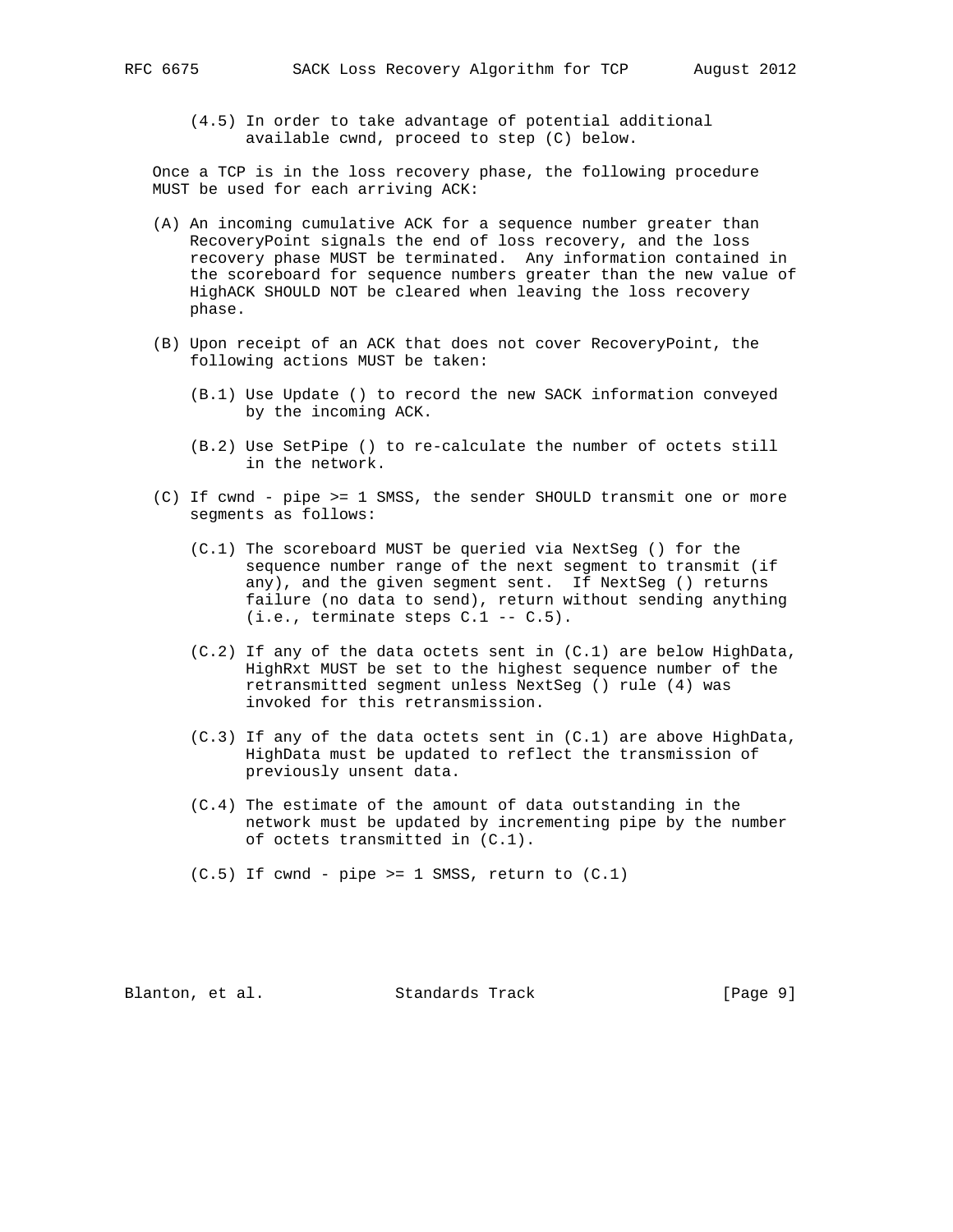Note that steps (A) and (C) can potentially send a burst of back-to-back segments into the network if the incoming cumulative acknowledgment is for more than SMSS octets of data, or if incoming SACK blocks indicate that more than SMSS octets of data have been lost in the second half of the window.

# 5.1. Retransmission Timeouts

 In order to avoid memory deadlocks, the TCP receiver is allowed to discard data that has already been selectively acknowledged. As a result, [RFC2018] suggests that a TCP sender SHOULD expunge the SACK information gathered from a receiver upon a retransmission timeout (RTO) "since the timeout might indicate that the data receiver has reneged." Additionally, a TCP sender MUST "ignore prior SACK information in determining which data to retransmit." However, since the publication of [RFC2018], this has come to be viewed by some as too strong. It has been suggested that, as long as robust tests for reneging are present, an implementation can retain and use SACK information across a timeout event [Errata1610]. While this document does not change the specification in [RFC2018], we note that implementers should consult any updates to [RFC2018] on this subject. Further, a SACK TCP sender SHOULD utilize all SACK information made available during the loss recovery following an RTO.

 If an RTO occurs during loss recovery as specified in this document, RecoveryPoint MUST be set to HighData. Further, the new value of RecoveryPoint MUST be preserved and the loss recovery algorithm outlined in this document MUST be terminated. In addition, a new recovery phase (as described in Section 5) MUST NOT be initiated until HighACK is greater than or equal to the new value of RecoveryPoint.

 As described in Sections 4 and 5, Update () SHOULD continue to be used appropriately upon receipt of ACKs. This will allow the recovery period after an RTO to benefit from all available information provided by the receiver, even if SACK information was expunged due to the RTO.

 If there are segments missing from the receiver's buffer following processing of the retransmitted segment, the corresponding ACK will contain SACK information. In this case, a TCP sender SHOULD use this SACK information when determining what data should be sent in each segment following an RTO. The exact algorithm for this selection is not specified in this document (specifically NextSeg () is inappropriate during loss recovery after an RTO). A relatively straightforward approach to "filling in" the sequence space reported as missing should be a reasonable approach.

Blanton, et al. Standards Track [Page 10]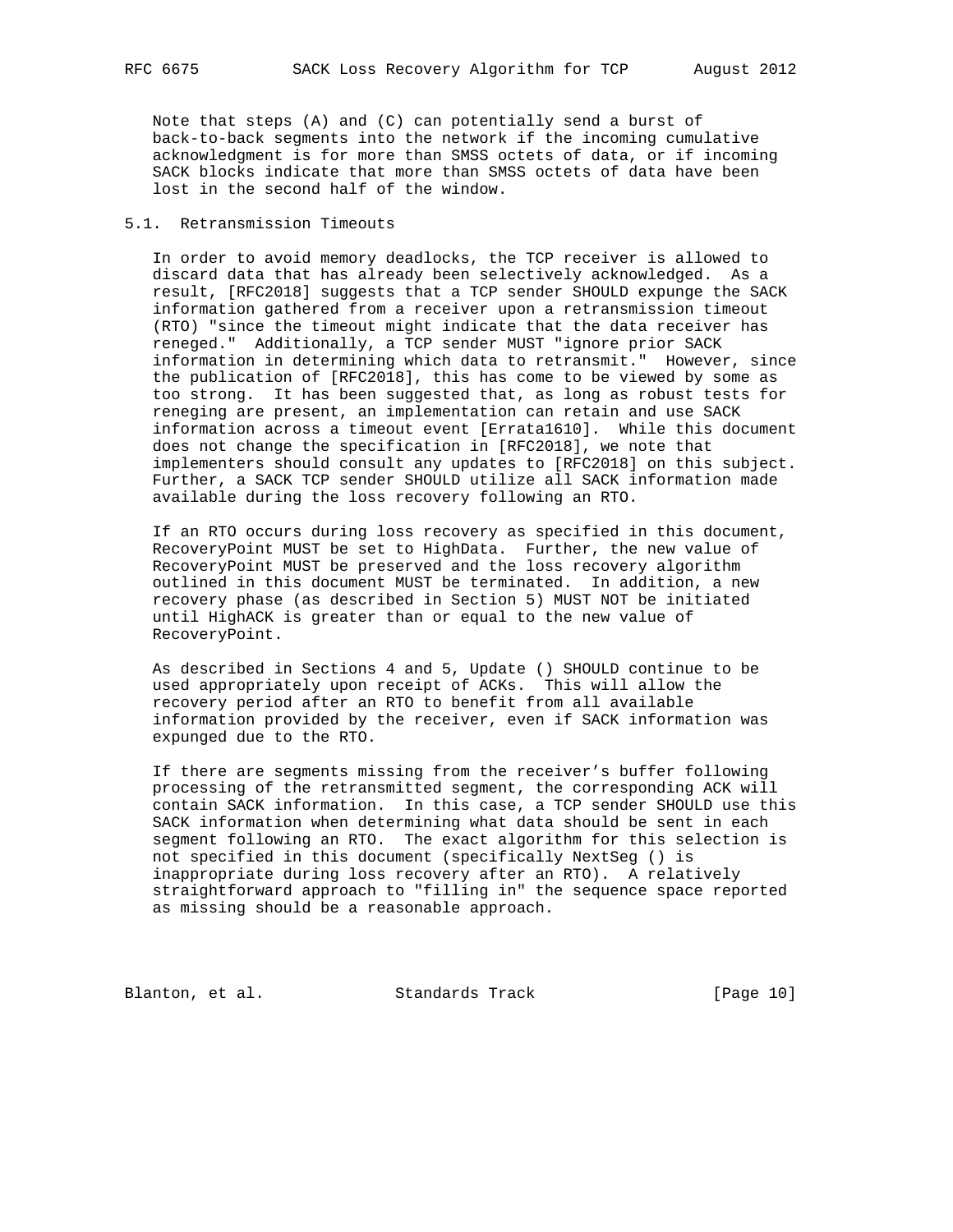## 6. Managing the RTO Timer

 The standard TCP RTO estimator is defined in [RFC6298]. Due to the fact that the SACK algorithm in this document can have an impact on the behavior of the estimator, implementers may wish to consider how the timer is managed. [RFC6298] calls for the RTO timer to be re-armed each time an ACK arrives that advances the cumulative ACK point. Because the algorithm presented in this document can keep the ACK clock going through a fairly significant loss event (comparatively longer than the algorithm described in [RFC5681]), on some networks the loss event could last longer than the RTO. In this case the RTO timer would expire prematurely and a segment that need not be retransmitted would be resent.

 Therefore, we give implementers the latitude to use the standard [RFC6298]-style RTO management or, optionally, a more careful variant that re-arms the RTO timer on each retransmission that is sent during recovery MAY be used. This provides a more conservative timer than specified in [RFC6298], and so may not always be an attractive alternative. However, in some cases it may prevent needless retransmissions, go-back-N transmission, and further reduction of the congestion window.

7. Research

 The algorithm specified in this document is analyzed in [FF96], which shows that the above algorithm is effective in reducing transfer time over standard TCP Reno [RFC5681] when multiple segments are dropped from a window of data (especially as the number of drops increases). [AHKO97] shows that the algorithm defined in this document can greatly improve throughput in connections traversing satellite channels.

## 8. Security Considerations

 The algorithm presented in this paper shares security considerations with [RFC5681]. A key difference is that an algorithm based on SACKs is more robust against attackers forging duplicate ACKs to force the TCP sender to reduce cwnd. With SACKs, TCP senders have an additional check on whether or not a particular ACK is legitimate. While not fool-proof, SACK does provide some amount of protection in this area.

 Similarly, [CPNI309] sketches a variant of a blind attack [RFC5961] whereby an attacker can spoof out-of-window data to a TCP endpoint, causing it to respond to the legitimate peer with a duplicate cumulative ACK, per [RFC793]. Adding a SACK-based requirement to trigger loss recovery effectively mitigates this attack, as the

Blanton, et al. Standards Track [Page 11]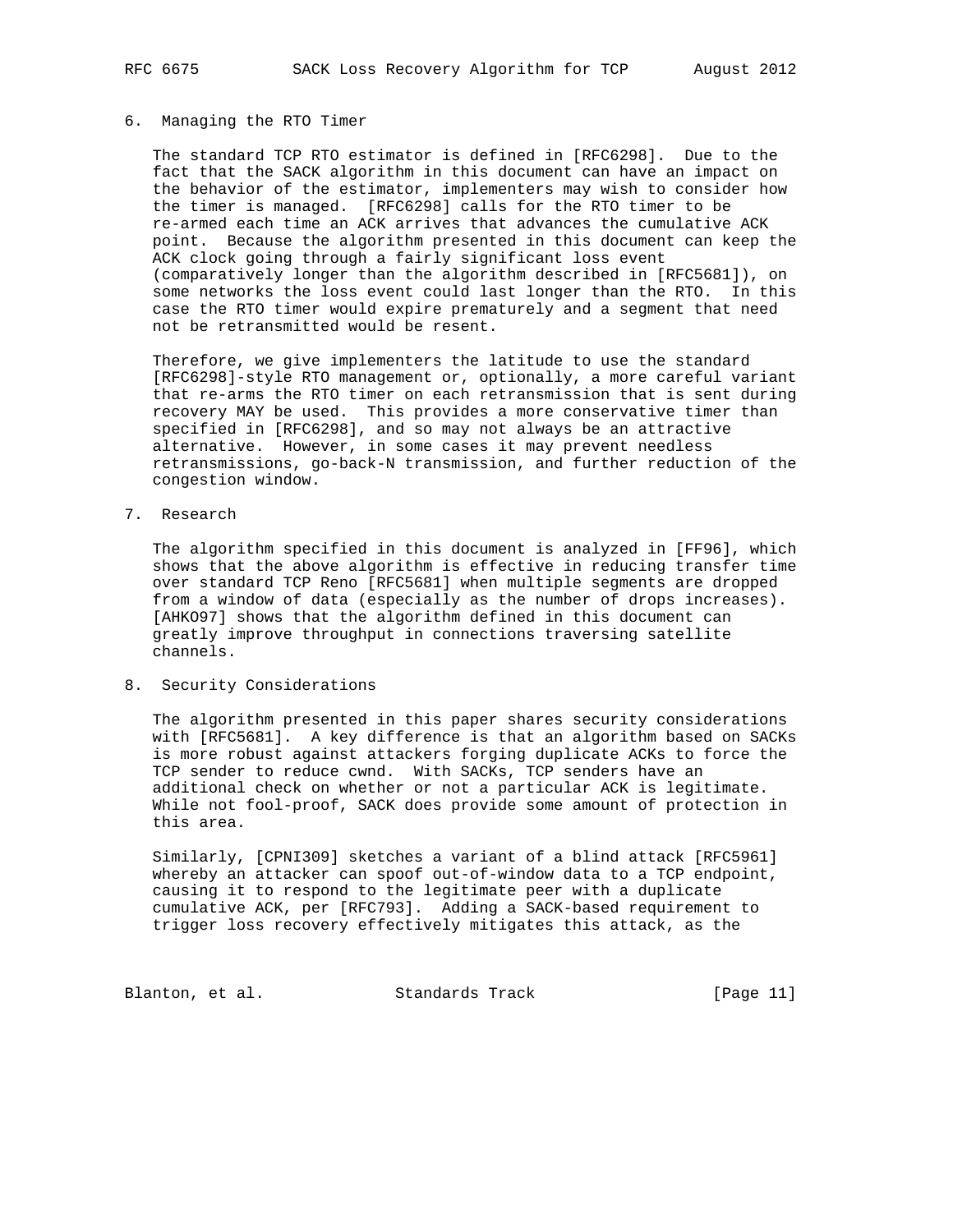duplicate ACKs caused by out-of-window segments will not contain SACK information indicating reception of previously un-SACKED in-window data.

9. Changes Relative to RFC 3517

 The state variable "DupAcks" has been added to the list of variables maintained by this algorithm, and its usage specified.

 The function IsLost () has been modified to require that more than (DupThresh - 1) \* SMSS octets have been SACKed above a given sequence number as indication that it is lost, which is changed from the minimum requirement of (DupThresh \* SMSS) described in [RFC3517]. This retains the requirement that at least three segments following the sequence number in question have been SACKed, while improving detection in the event that the sender has outstanding segments which are smaller than SMSS.

 The definition of a "duplicate acknowledgment" has been modified to utilize the SACK information in detecting loss. Duplicate cumulative acknowledgments can be caused by either loss or reordering in the network. To disambiguate loss and reordering, TCP's fast retransmit algorithm [RFC5681] waits until three duplicate ACKs arrive to trigger loss recovery. This notion was then the basis for the algorithm specified in [RFC3517]. However, with SACK information there is no need to rely blindly on the cumulative acknowledgment field. We can leverage the additional information present in the SACK blocks to understand that three segments lying above a gap in the sequence space have arrived at the receiver, and can use this understanding to trigger loss recovery. This notion was used in [RFC3517] during loss recovery, and the change in this document is that the notion is also used to enter a loss recovery phase.

 The state variable "RescueRxt" has been added to the list of variables maintained by the algorithm, and its usage specified. This variable is used to allow for one extra retransmission per entry into loss recovery, in order to keep the ACK clock going under certain circumstances involving loss at the end of the window. This mechanism allows for no more than one segment of no larger than 1 SMSS to be optimistically retransmitted per loss recovery.

 Rule (3) of NextSeg() has been changed from MAY to SHOULD, to appropriately reflect the opinion of the authors and working group that it should be left in, rather than out, if an implementor does not have a compelling reason to do otherwise.

Blanton, et al. Standards Track [Page 12]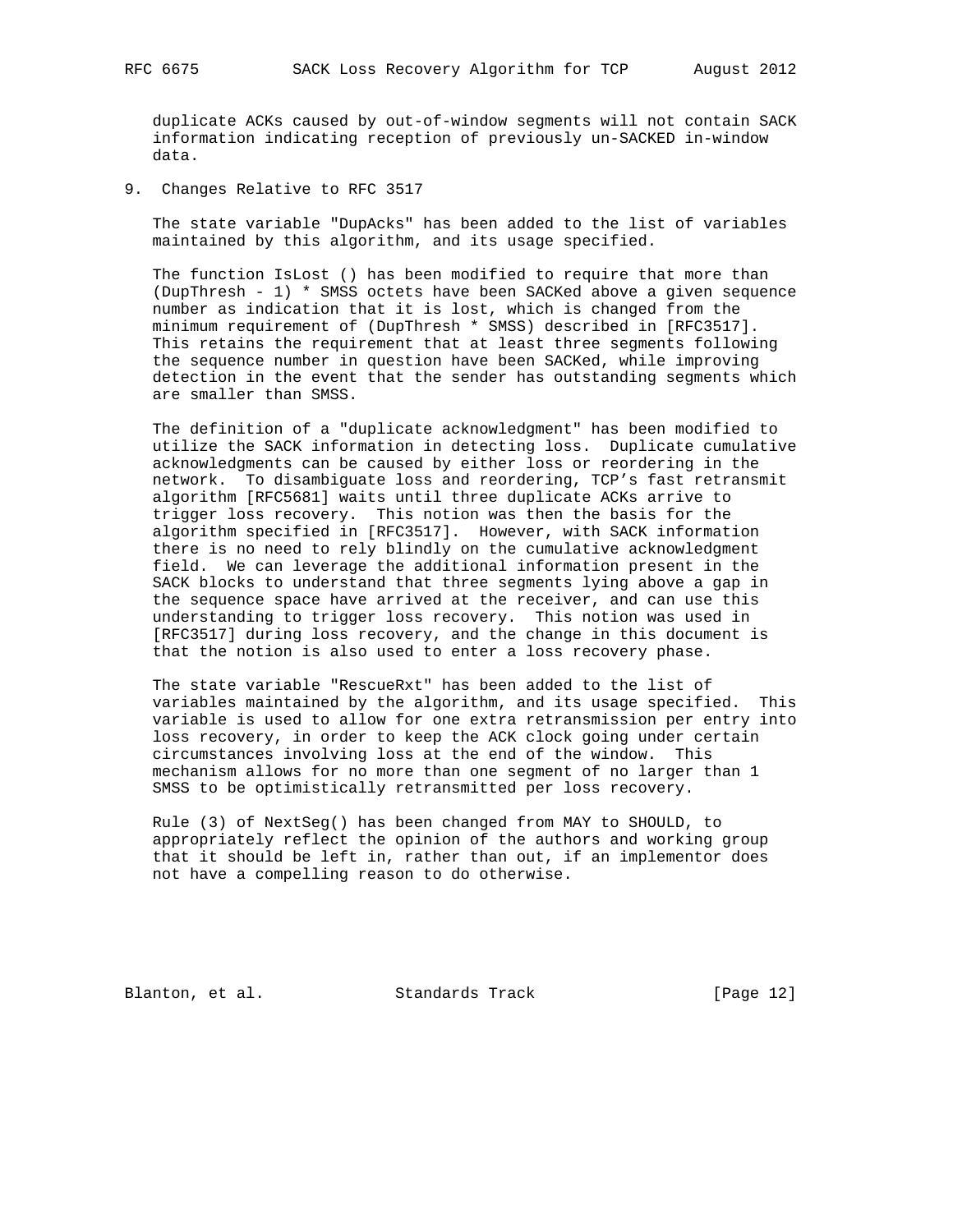### 10. Acknowledgments

 The authors wish to thank Sally Floyd for encouraging [RFC3517] and commenting on early drafts. The algorithm described in this document is loosely based on an algorithm outlined by Kevin Fall and Sally Floyd in [FF96], although the authors of this document assume responsibility for any mistakes in the above text.

 [RFC3517] was co-authored by Kevin Fall, who provided crucial input to that document and hence this follow-on work.

 Murali Bashyam, Ken Calvert, Tom Henderson, Reiner Ludwig, Jamshid Mahdavi, Matt Mathis, Shawn Ostermann, Vern Paxson, and Venkat Venkatsubra provided valuable feedback on earlier versions of this document.

 We thank Matt Mathis and Jamshid Mahdavi for implementing the scoreboard in ns and hence guiding our thinking in keeping track of SACK state.

 The first author would like to thank Ohio University and the Ohio University Internetworking Research Group for supporting the bulk of his work on RFC 3517, from which this document is derived.

- 11. References
- 11.1. Normative References
	- [RFC793] Postel, J., "Transmission Control Protocol", STD 7, RFC 793, September 1981.
	- [RFC2018] Mathis, M., Mahdavi, J., Floyd, S., and A. Romanow, "TCP Selective Acknowledgment Options", RFC 2018, October 1996.
	- [RFC2119] Bradner, S., "Key words for use in RFCs to Indicate Requirement Levels", BCP 14, RFC 2119, March 1997.
- [RFC5681] Allman, M., Paxson, V., and E. Blanton, "TCP Congestion Control", RFC 5681, September 2009.

11.2. Informative References

 [AHKO97] Mark Allman, Chris Hayes, Hans Kruse, Shawn Ostermann, "TCP Performance Over Satellite Links", Proceedings of the Fifth International Conference on Telecommunications Systems, Nashville, TN, March, 1997.

Blanton, et al. Standards Track [Page 13]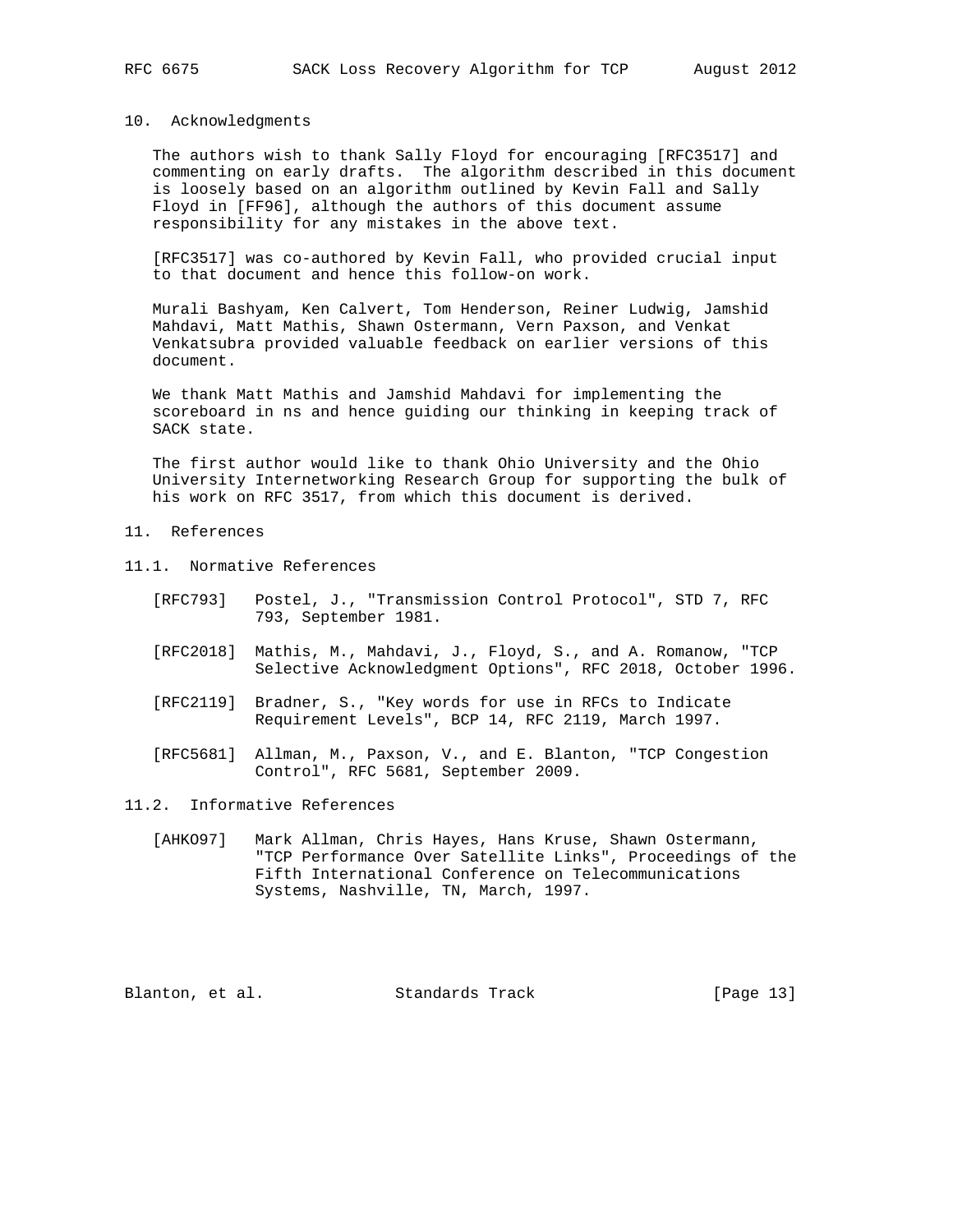- [All00] Mark Allman, "A Web Server's View of the Transport Layer", ACM Computer Communication Review, 30(5), October 2000.
- [CPNI309] Fernando Gont, "Security Assessment of the Transmission Control Protocol (TCP)", CPNI Technical Note 3/2009, <http://www.gont.com.ar/papers/ tn-03-09-security-assessment-TCP.pdf>, February 2009.
- [Errata1610]
	- RFC Errata, Errata ID 1610, RFC 2018, <http://www.rfc-editor.org>.
- [FF96] Kevin Fall and Sally Floyd, "Simulation-based Comparisons of Tahoe, Reno and SACK TCP", Computer Communication Review, July 1996.
- [Jac90] Van Jacobson, "Modified TCP Congestion Avoidance Algorithm", Technical Report, LBL, April 1990.
- [PF01] Jitendra Padhye, Sally Floyd "Identifying the TCP Behavior of Web Servers", ACM SIGCOMM, August 2001.
- [RFC6582] Henderson, T., Floyd, S., Gurtov, A., and Y. Nishida, "The NewReno Modification to TCP's Fast Recovery Algorithm", RFC 6582, April 2012.
- [RFC2914] Floyd, S., "Congestion Control Principles", BCP 41, RFC 2914, September 2000.
- [RFC6298] Paxson, V., Allman, M., Chu, J., and M. Sargent, "Computing TCP's Retransmission Timer", RFC 6298, June 2011.
- [RFC3517] Blanton, E., Allman, M., Fall, K., and L. Wang, "A Conservative Selective Acknowledgment (SACK)-based Loss Recovery Algorithm for TCP", RFC 3517, April 2003.
- [RFC5961] Ramaiah, A., Stewart, R., and M. Dalal, "Improving TCP's Robustness to Blind In-Window Attacks", RFC 5961, August 2010.

Blanton, et al. Standards Track [Page 14]